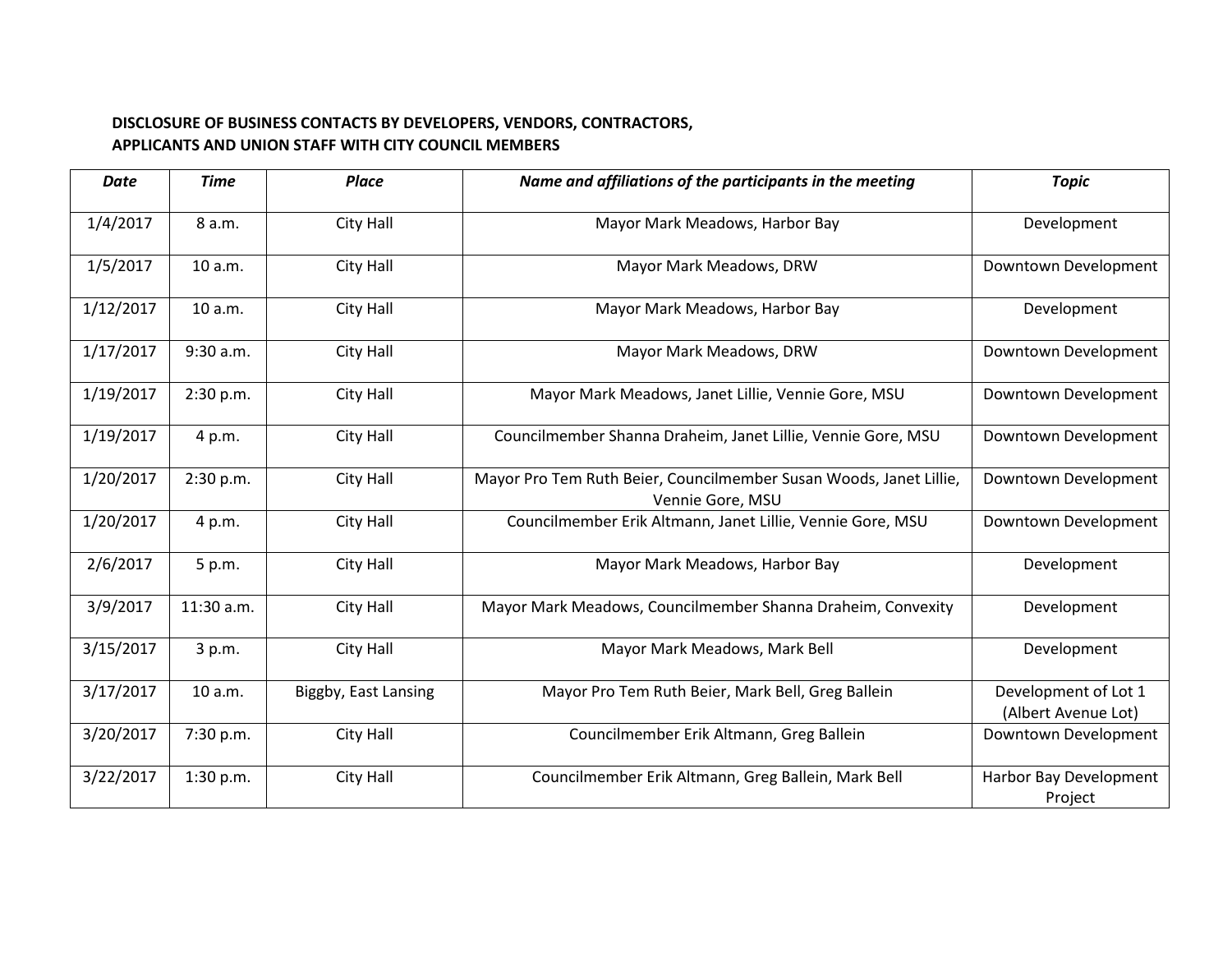| 3/22/2017 | 8 p.m.    | City Hall                  | Councilmember Erik Altmann, David Pierson                        | <b>Convexity Development</b> |
|-----------|-----------|----------------------------|------------------------------------------------------------------|------------------------------|
|           |           |                            |                                                                  | Project                      |
| 4/4/2017  | 5 p.m.    | City Hall                  | Councilmember Erik Altmann, Mayor Pro Tem Ruth Beier, David      | <b>DRW Project</b>           |
|           |           |                            | Pierson, David Nelson, Chris Oakley (phone)                      |                              |
| 4/10/2017 | 2:30 p.m. | City Hall                  | Mayor Pro Tem Ruth Beier, Councilmember Susan Woods, Steve       | Center City Project          |
|           |           |                            | Willobee, Brian Leffler                                          |                              |
| 4/10/2017 | 3 p.m.    | City Hall                  | Mayor Pro Tem Ruth Beier, Councilmember Erik Altmann, Steve      | Harbor Bay Development       |
|           |           |                            | Willobee, Brian Leffler                                          | Project                      |
| 4/11/2017 | 11 a.m.   | City Hall                  | Mayor Mark Meadows, Pat Gillespie (phone)                        | Development                  |
| 4/12/2017 | 5 p.m.    | City Hall                  | Mayor Mark Meadows, Core Spaces                                  | Development                  |
| 4/12/2017 | 6 p.m.    | City Hall                  | Mayor Pro Tem Ruth Beier, Councilmember Erik Altmann, Chris      | <b>Convexity Development</b> |
|           |           |                            | Oakley, David Pierson                                            | Project                      |
| 4/13/2017 | 9:30 a.m. | City Hall                  | Mayor Mark Meadows, David Pierson                                | <b>Convexity Development</b> |
|           |           |                            |                                                                  | Project                      |
| 4/13/2017 | 11 a.m.   | City Hall                  | Mayor Mark Meadows, Greg Ballein, Mark Bell                      | Harbor Bay Development       |
|           |           |                            |                                                                  | Project                      |
| 4/13/2017 | 4 p.m.    | City Hall                  | Mayor Mark Meadows, Chris Oakley, David Pierson                  | <b>Convexity Development</b> |
|           |           |                            |                                                                  | Project                      |
| 4/13/2017 | 6 p.m.    | City Hall                  | Mayor Pro Tem Ruth Beier, Councilmember Erik Altmann, Steve      | Harbor Bay Development       |
|           |           |                            | Willobee, Brian Leffler                                          | Project                      |
| 4/14/2017 | 3 p.m.    | City Hall                  | Councilmember Shanna Draheim, Barid and Steve Willobee, Brian    | Center City Project          |
|           |           |                            | Leffler                                                          |                              |
| 4/18/2017 | 1 p.m.    | <b>East Lansing Public</b> | Mayor Mark Meadows, Greg Ballein, Mark Bell                      | Harbor Bay Development       |
|           |           | Library                    |                                                                  | Project                      |
| 4/26/2017 | 3 p.m.    | City Hall                  | Mayor Mark Meadows, Mark Bell, Brian Leffler, Steve Willobee     | Harbor Bay Development       |
|           |           |                            |                                                                  | Project                      |
| 5/3/2017  | 3:30 p.m. | City Hall                  | Mayor Mark Meadows, Councilmember Erik Altmann, Mark Bell, Brian | Harbor Bay Development       |
|           |           |                            | Leffler, Harbor Bay                                              | Project                      |
| 5/4/2017  | 8 a.m.    | City Hall                  | Councilmember Erik Altmann, Brian Leffler, Steve Willobee        | Harbor Bay Development       |
|           |           |                            |                                                                  | Project                      |
| 5/4/2017  | 2 p.m.    | City Hall                  | Councilmember Erik Altmann, James Litwin                         | Harbor Bay Development       |
|           |           |                            |                                                                  | Project                      |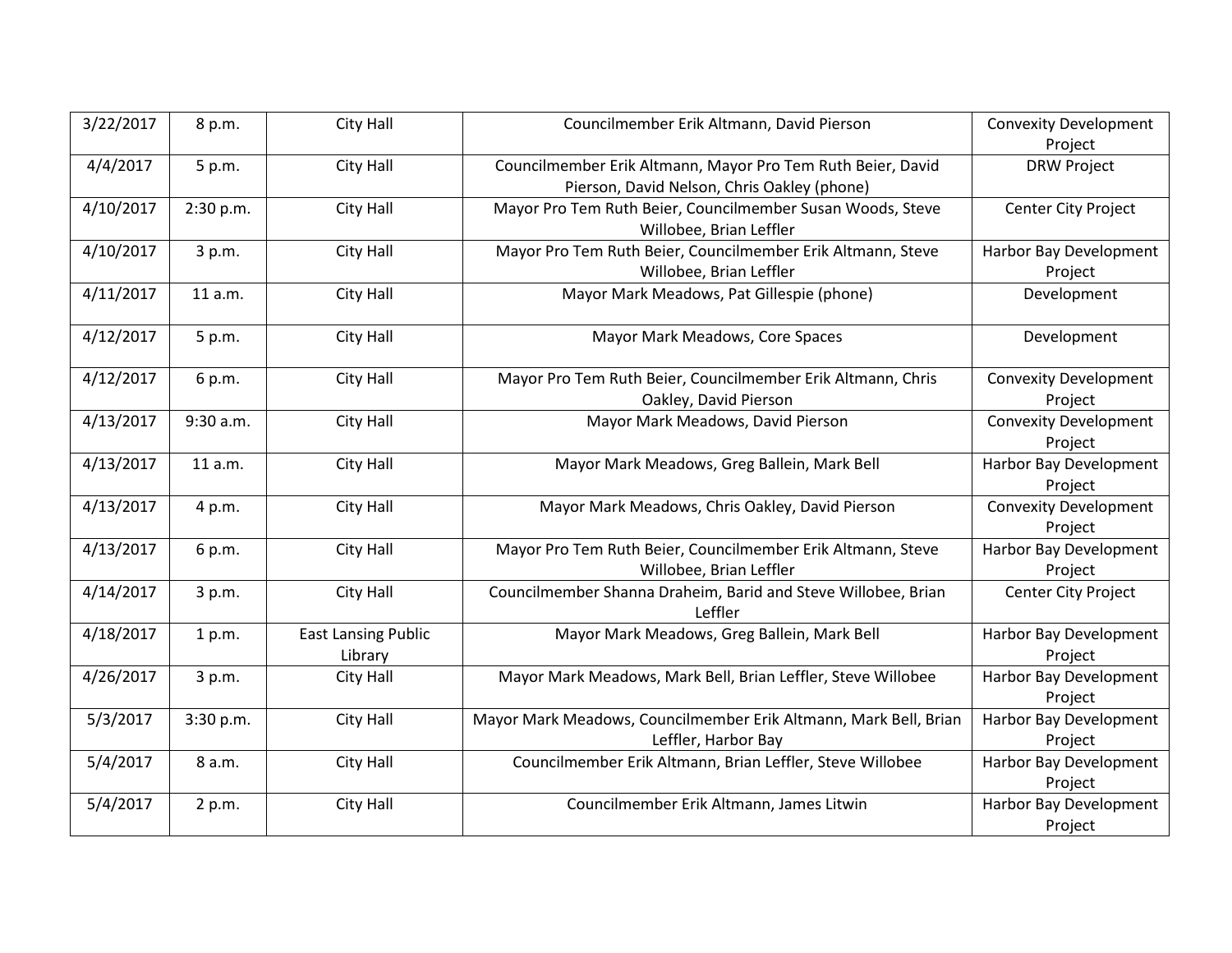| 5/5/2017   | 10 a.m.    | City Hall                          | Mayor Pro Tem Ruth Beier, Councilmember Erik Altmann, Mark Bell,                       | Harbor Bay Development |
|------------|------------|------------------------------------|----------------------------------------------------------------------------------------|------------------------|
|            |            |                                    | Brian Leffler, Harbor Bay                                                              | Project                |
| 5/9/2017   | 10:30 a.m. | <b>Biggby Lansing</b>              | Councilmember Shanna Draheim, Mark Bell                                                | Harbor Bay Development |
|            |            |                                    |                                                                                        | Project                |
| 5/15/2017  | 4 p.m.     | City Hall (phone)                  | Mayor Mark Meadows, Mayor Pro Tem Ruth Beier, Mark Bell                                | Harbor Bay Development |
|            |            |                                    |                                                                                        | Project                |
| 5/16/2017  | 9:30 p.m.  | Beggar's Banquet                   | Mayor Mark Meadows, Councilmember Erik Altmann, Mark Bell                              | Harbor Bay             |
| 5/18/2017  | 4:30 p.m.  | City Hall                          | Mayor Pro Tem Ruth Beier, Councilmember Erik Altmann, Steve<br>Willobee, Brian Leffler | Harbor Bay             |
| 5/22/2017  | 3:45 p.m.  | City Hall                          | Mayor Mark Meadows, Councilmember Erik Altmann, James Litwin                           | Harbor Bay             |
| 5/31/2017  | 1 p.m.     | City Hall                          | Councilmember Erik Altmann, James Litwin                                               | Harbor Bay             |
| 6/1/2017   | 10:30 am.  | City Hall                          | Mayor Mark Meadows, Councilmember Erik Altmann, Mark Bell, Steve<br>Willobee           | Harbor Bay             |
| 6/12/2017  | 11 a.m.    | Biggby, Lake Lansing<br>Road       | Mayor Pro Tem Ruth Beier, Councilmember Erik Altmann, Mark Bell                        | Harbor Bay             |
| 6/12/2017  | 12 p.m.    | Biggby, Saginaw Avenue             | Councilmember Shanna Draheim, Mark Bell                                                | Harbor Bay             |
| 6/20/2017  | 12:30 p.m. | City Hall                          | Mayor Pro Tem Ruth Beier, Councilmember Erik Altmann, Mark Bell,<br>James Litwin       | Harbor Bay             |
| 7/27/2017  | 10 a.m.    | City Hall                          | Mayor Mark Meadows, Jerome Abood                                                       | Development            |
| 10/23/2017 | 10 a.m.    | City Hall                          | Mayor Mark Meadows, Mayor Pro Tem Ruth Beier, Harbor Bay                               | Harbor Bay             |
| 10/24/2017 | 11 a.m.    | City Hall                          | Mayor Mark Meadows, Mark Bell                                                          | Harbor Bay             |
| 12/2/2017  | 1 p.m.     | 1216 Kendale Blvd.                 | Councilmember Ruth Beier, David Pierson                                                | <b>Core Spaces</b>     |
| 12/6/2017  | 2 p.m.     | Biggby, 270 W. Grand<br>River Ave. | Councilmember Aaron Stephens, David Pierson                                            | Core Spaces            |
| 12/6/2017  | 3 p.m.     | City Hall                          | Mayor Mark Meadows, Mayor Pro Tem Erik Altmann, David Pierson                          | Core Spaces            |
|            |            |                                    |                                                                                        |                        |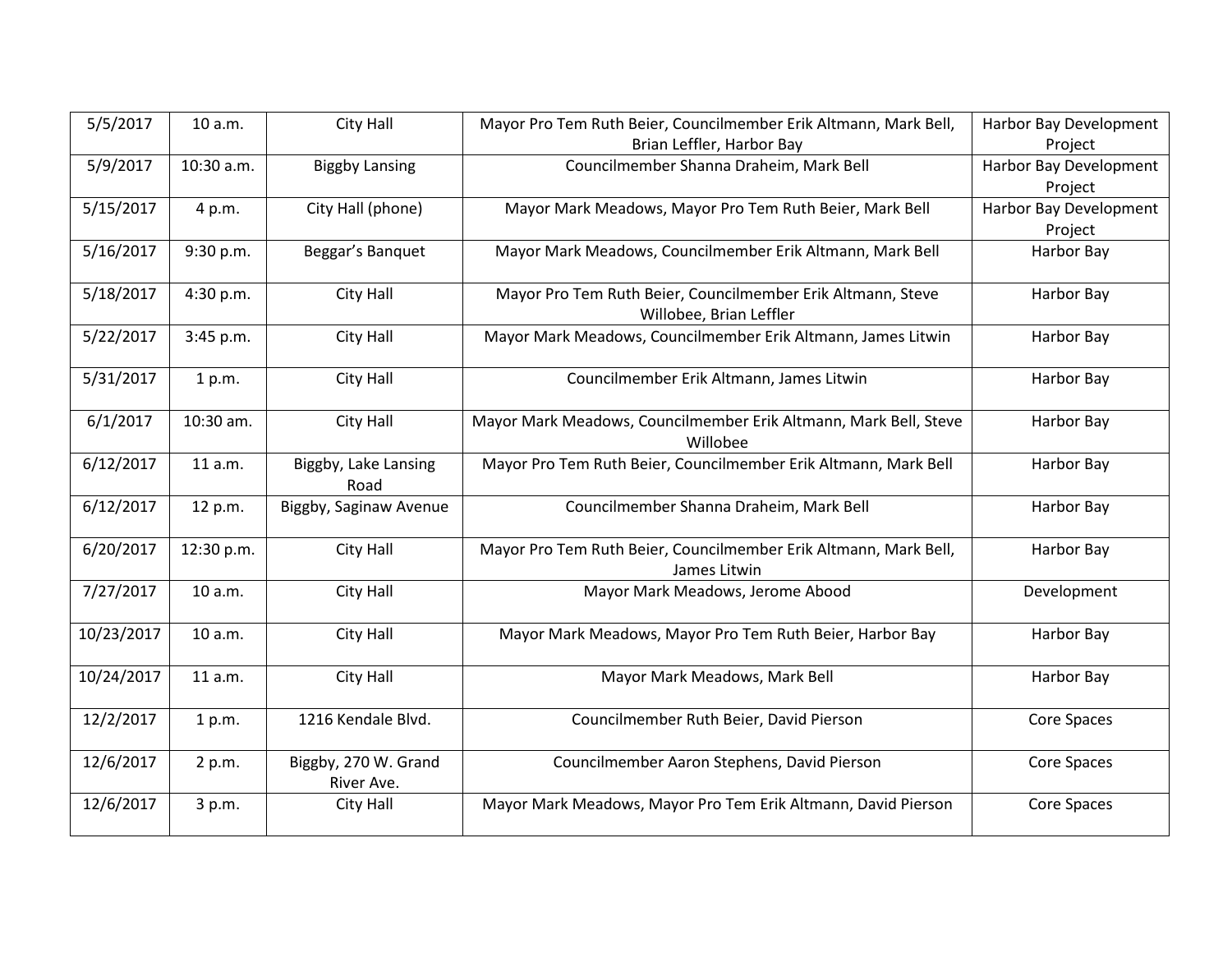| 3/6/2018  | 11 a.m.    | <b>Biggby Coffee, Lansing</b> | Councilmember Shanna Draheim, Representatives from DRW                | <b>DRW-Park District</b>   |
|-----------|------------|-------------------------------|-----------------------------------------------------------------------|----------------------------|
|           |            | (Ottawa)                      |                                                                       | Project                    |
| 3/6/2018  | 4 p.m.     | City Hall                     | Mayor Mark Meadows, Mayor Pro Tem Erik Altmann, Chris Oakley,         | Convexity/DRW - Park       |
|           |            |                               | David Nelson and David Pierson                                        | <b>District Project</b>    |
| 3/13/2018 | 3 p.m.     | Biggby Coffee, 270 W.         | Councilmember Aaron Stephens, David Pierson                           | Park District Project      |
|           |            | Grand River Ave.              |                                                                       |                            |
| 3/21/2018 | 4-5 p.m.   | 1216 Kendale Blvd.            | Councilmember Ruth Beier, David Pierson                               | Discussion of              |
|           |            |                               |                                                                       | development at corner of   |
|           |            |                               |                                                                       | Grand River Avenue and     |
|           |            |                               |                                                                       | Abbot/Evergreen            |
| 4/10/2018 | 4 p.m.     | 1216 Kendale Blvd.            | Mayor Pro Tem Erik Altmann, Councilmember Ruth Beier, Chris           | Convexity/DRW - Park       |
|           |            |                               | Oakley, David Nelson, Aaron Blatt and David Pierson                   | District project           |
| 4/10/2018 | 10:45 a.m. | <b>Biggby Coffee, Lansing</b> | Councilmember Shanna Draheim, David Pierson, David Nelson, Chris      | <b>DRW - Park District</b> |
|           |            | (Ottowa)                      | Oakley                                                                |                            |
| 4/11/2018 | 3 p.m.     | Biggby Coffee, 270 W.         | Councilmember Aaron Stephens, David Pierson                           | Convexity/DRW - Park       |
|           |            | Grand River Ave.              |                                                                       | District project           |
| 4/17/2018 | 4 p.m.     | Conference Call               | Mayor Pro Tem Erik Altmann, Councilmember Ruth Beier, Chris           | Convexity/DRW - Park       |
|           |            |                               | Oakley, David Nelson, Aaron Blatt and David Pierson                   | District project           |
| 4/20/2018 | 4:30 a.m.  | Conference Call               | Councilmember Shanna Draheim, David Pierson, David Nelson             | DRW - Park District (100   |
|           |            |                               |                                                                       | W. Grand River project)    |
| 7/12/2018 | 9:30 a.m.  | <b>East Lansing Marriott</b>  | Councilmember Shanna Draheim, David Pierson, David Nelson             | Convexity/DRW - Park       |
|           |            | hotel lobby                   |                                                                       | District project           |
| 7/30/2018 | 1 p.m.     | East Lansing City Hall,       | Mayor Mark Meadows, Councilmember Ruth Beier, David Pierson,          | Convexity/DRW - Park       |
|           |            | Conference Room A             | Aaron Blatt, David Nelson and Chris Oakley                            | District project           |
| 9/24/2018 | morning    | Phone Call                    | Councilmember Shanna Draheim, Chris Fisher (Midwest Strategy) and     | Scooter Deployment in      |
|           |            |                               | Scott Mullen (Lime Scooters)                                          | <b>East Lansing</b>        |
| 9/27/2018 | 8:30 a.m.  | Biggby Coffee, Ionia          | Councilmember Shanna Draheim, Kevin Korpi                             | <b>Bird Scooters</b>       |
|           |            | Street, Lansing               |                                                                       |                            |
| 10/1/2018 | 4 p.m.     | Espresso Royale, Grand        | Councilmember Shanna Draheim, Sadie Shattuck, Dillon Frechen          | <b>Future of Community</b> |
|           |            | River Avenue, East            |                                                                       | <b>Relations Coalition</b> |
|           |            | Lansing                       |                                                                       |                            |
| 10/8/2018 | 9:30 a.m.  | City Hall                     | Paul Vlahakis (and representatives of Royal Properties), City Manager | Redevelopment of Dublin    |
|           |            |                               | George Lahanas (and other City staff), Peter Dewan (DDA/BRA), Mayor   | Square and DDA             |
|           |            |                               | Mark Meadows, Mayor Pro Tem Erik Altmann                              | Evergreen properties       |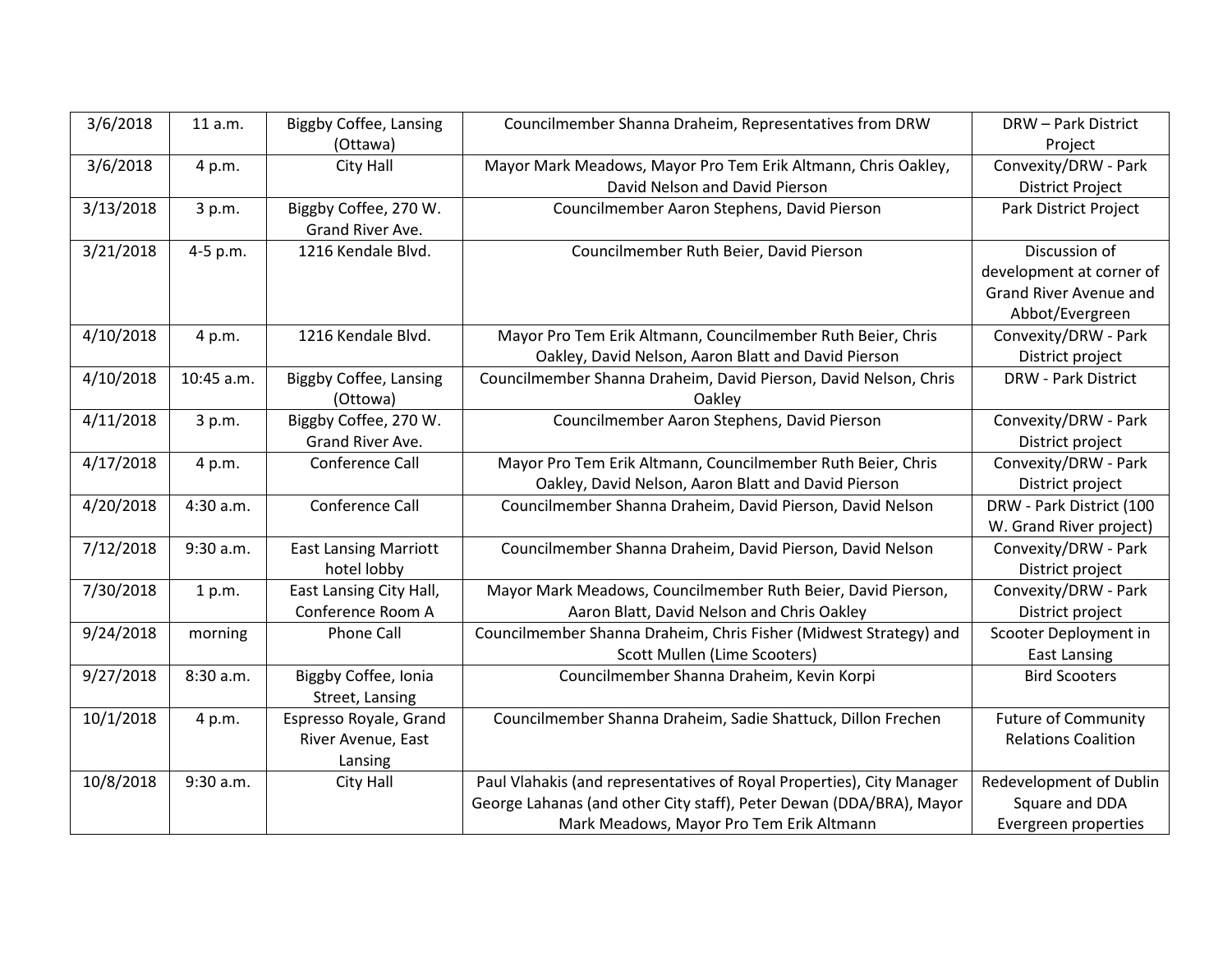| 10/8/2018  | 7 p.m.     | <b>Harrison Roadhouse</b> | Councilmember Aaron Stephens, Brett Henderson (lobbyist and           | Marihuana                      |
|------------|------------|---------------------------|-----------------------------------------------------------------------|--------------------------------|
|            |            |                           | consultant)                                                           |                                |
| 10/22/2018 | 3 p.m.     | 1005 Abbot Road, East     | Councilmember Shanna Draheim, Kevin McFadden, Patrick Frakes,         | Medical Marihuana in EL        |
|            |            | Lansing                   | George Brookover                                                      |                                |
| 10/23/2018 | 3 p.m.     | 1005 Abbot Road, East     | Councilmember Shanna Draheim, Sozo Health Principals, George          | Medical Marihuana in EL        |
|            |            | Lansing                   | Brookover                                                             |                                |
| 10/24/2018 | 11 a.m.    | Conference Call           | Mayor Mark Meadows, Mayor Pro Tem Erik Altmann, Paul Vlahakis         | Redevelopment of Dublin        |
|            |            |                           | (and representatives of Royal Properties, City Manager George         | Square and DDA                 |
|            |            |                           | Lahanas (and other City staff), Peter Dewan (DDA/BRA)                 | Evergreen properties           |
| 10/26/2018 | 4:30 p.m.  | Conference Call           | Mayor Mark Meadows, Mayor Pro Tem Erik Altmann, Paul Vlahakis         | Redevelopment of Dublin        |
|            |            |                           | (and representatives of Royal Properties, City Manager George         | Square and DDA                 |
|            |            |                           | Lahanas (and other City staff)                                        | Evergreen properties           |
| 10/29/2018 | 8:30 a.m.  | Biggby Coffee, East       | Councilmember Shanna Draheim, Brett Henderson (Henderson              | Medical Marihuana              |
|            |            | Lansing                   | Consulting), Bill Marchido and Chaz Cabella (Fresh Coast)             | Provisioning Centers in EL     |
| 10/30/2018 | 10 a.m.    | Conference Call           | Mayor Mark Meadows, Mayor Pro Tem Erik Altmann, Paul Vlahakis         | <b>Redevelopment of Dublin</b> |
|            |            |                           | (and representatives of Royal Properties, City Manager George         | Square and DDA                 |
|            |            |                           | Lahanas (and other City staff), Peter Dewan (DDA/BRA)                 | Evergreen properties           |
| 11/14/2018 | 10 a.m.    | Conference Call           | Representatives of Royal Properties, City staff, Peter Dewan (DDA),   | Redevelopment of Dublin        |
|            |            |                           | Mark Meadows and Erik Altmann (City Council)                          | Square and DDA                 |
|            |            |                           |                                                                       | Evergreen properties           |
| 11/19/2018 | 1 p.m.     | City Hall                 | Mayor Mark Meadows, Councilmember Shanna Draheim, Park Place          | Discussed initial              |
|            |            |                           | development team, City staff                                          | plans/concepts for a           |
|            |            |                           |                                                                       | proposed Park Place            |
|            |            |                           |                                                                       | project                        |
| 12/11/2018 | 3 p.m.     | City Hall                 | Mayor Mark Meadows, Mayor Pro Tem Erik Altmann, Representatives       | <b>Redevelopment of Dublin</b> |
|            |            |                           | of Royal Properties and Vlahakis Development, City staff, Peter Dewan | Square and DDA                 |
|            |            |                           | (DDA)                                                                 | Evergreen properties           |
| 3/6/2019   | 12:30 p.m. | City Hall                 | Mayor Mark Meadows, Mayor Pro Tem Erik Altmann, David Pierson         | Potential development          |
|            |            |                           | and representatives of Core Spaces, City staff                        | along Bogue Street             |
| 3/12/2019  | 3 p.m.     | City Hall                 | Councilmember Aaron Stephens, David Pierson, Core Spaces              | Possible future                |
|            |            |                           |                                                                       | redevelopment                  |
| 3/12/2019  | 4 p.m.     | 1216 Kendale, East        | Councilmember Ruth Beier, David Pierson Andrew Wiedner                | Possible future                |
|            |            | Lansing                   |                                                                       | redevelopment                  |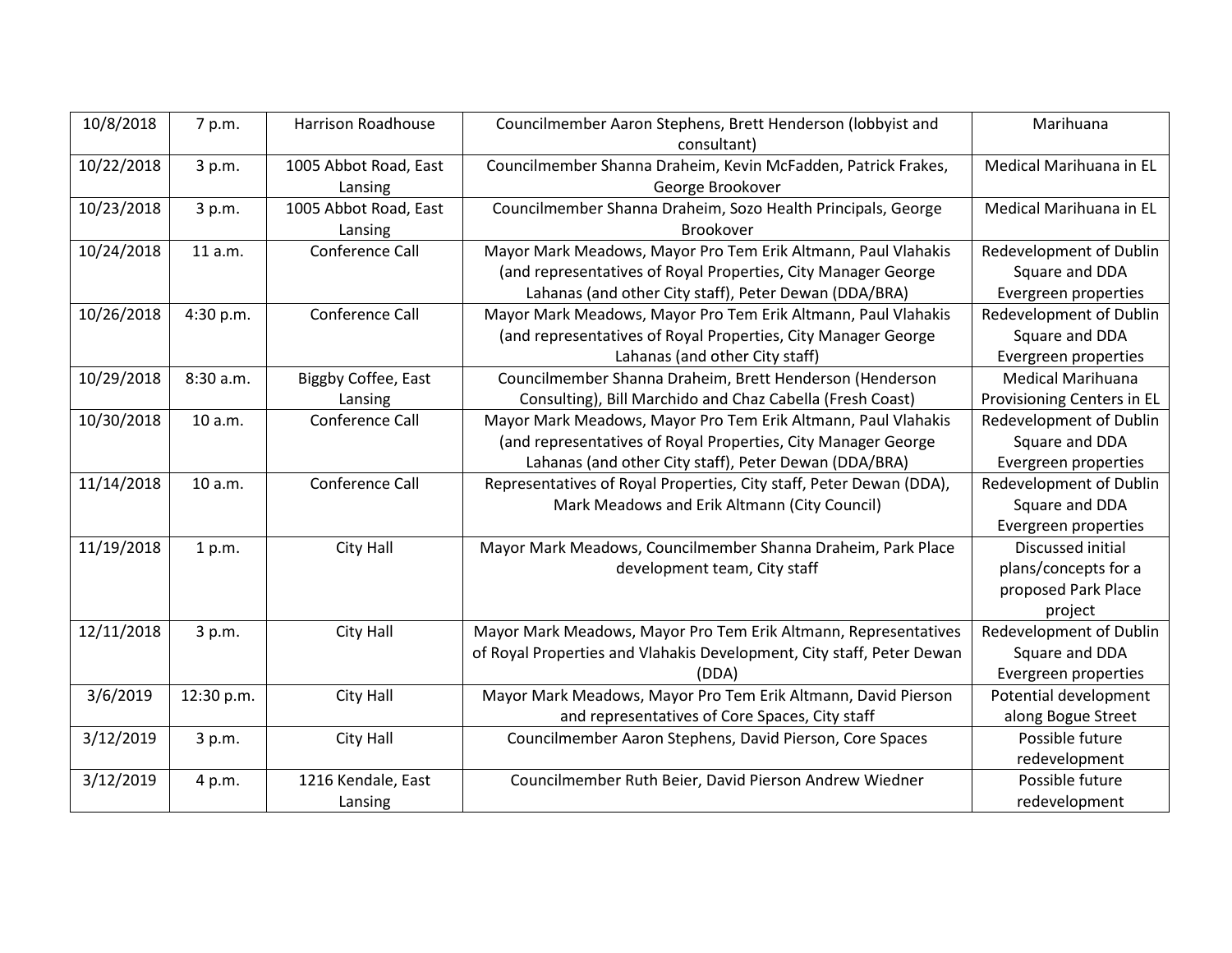| 3/14/2019  | 1 p.m.      | City Hall                  | Chris Thelen (property owner of 6120 Abbot Rd.), Kyle Smith and    | Redevelopment at 6120       |
|------------|-------------|----------------------------|--------------------------------------------------------------------|-----------------------------|
|            |             |                            | Reggie Reed (Tailwind Group), City staff, Mayor Mark Meadows,      | Abbot Rd.                   |
|            |             |                            | Mayor Pro Tem Erik Altmann.                                        |                             |
| 3/26/2019  | 2:30 p.m.   | City Hall, Conference      | Councilmembers Ruth Beier and Shanna Draheim, Vlahakis developers  | Possible future             |
|            |             | Room A                     |                                                                    | redevelopment               |
| 3/29/2019  | 4:40-5:30   | Mitten Raised Bakery,      | Councilmember Ruth Beier, Brett Henderson                          | <b>Medical Marihuana</b>    |
|            | p.m.        | <b>East Lansing</b>        |                                                                    |                             |
| 4/22/2019  | 2:30-3:30   | 1216 Kendale, East         | Councilmember Ruth Beier, Brett Henderson and ABCD Development     | <b>Medical Marihuana</b>    |
|            | p.m.        | Lansing                    |                                                                    |                             |
| 4/24/2019  | 2 p.m.      | City Hall, Planning        | Mayor Mark Meadows, Park Place development team                    | <b>Proposed Park Place</b>  |
|            |             | Conference Room            |                                                                    | project                     |
| 5/1/2019   | 2:30 p.m.   | City Hall                  | Mayor Mark Meadows, Mayor Pro Tem Erik Altmann, City Council, City | Park Place Development      |
|            |             |                            | Staff, Paul Vlahakis and representatives of Royal Apartments.      |                             |
| 5/14/2019  | 4 p.m.      | City Hall                  | Mayor Pro Tem Erik Altmann, Paul Vlahakis and Kelly Kenefick with  | Park Place Development      |
|            |             |                            | <b>Vlahakis/Royal Apartments</b>                                   |                             |
| 6/26/2019  | 4 p.m.      | City Hall                  | Mayor Mark Meadows and David Pierson                               | Core Spaces                 |
|            |             |                            |                                                                    |                             |
| 12/3/2019  | 2 p.m.      | <b>Hub East Lansing</b>    | Mayor Pro Tem Aaron Stephens, Andrew Weiner                        | Development                 |
|            |             |                            |                                                                    |                             |
| 12/16/2019 |             | David Pierson's Office     | Councilmember Jessy Gregg, David Pierson, Andrew Wiedner and       | Hub 2 East Lansing          |
|            |             |                            | Rodney King                                                        |                             |
| 1/15/2020  |             | <b>Blue Owl Coffee</b>     | Councilmember Jessy Gregg, David Pierson                           | East Village re-zoning      |
|            |             |                            |                                                                    |                             |
| 1/24/2020  | $1:15$ p.m. | <b>East Lansing Public</b> | Councilmember Jessy Gregg, Executive Director of the MSU Student   | Requesting removal of       |
|            |             | Library                    | Housing Cooperative Holly Jo Sparks                                | the Student Housing         |
|            |             |                            |                                                                    | Cooperative building on     |
|            |             |                            |                                                                    | Oakwood Avenue from         |
|            |             |                            |                                                                    | the Historic District.      |
| 1/24/2020  | 2:30 p.m.   | <b>East Lansing Public</b> | Councilmember Jessy Gregg, Sante Perrelli                          | Perrelli requesting his     |
|            |             | Library                    |                                                                    | properties be removed       |
|            |             |                            |                                                                    | from the Historic District. |
| 1/24/2020  | $1-4$ p.m.  | <b>East Lansing Public</b> | Councilmember Jessy Gregg and a variety of residents               | Deer culling (some pro,     |
|            |             | Library                    |                                                                    | some con), ice sidewalks    |